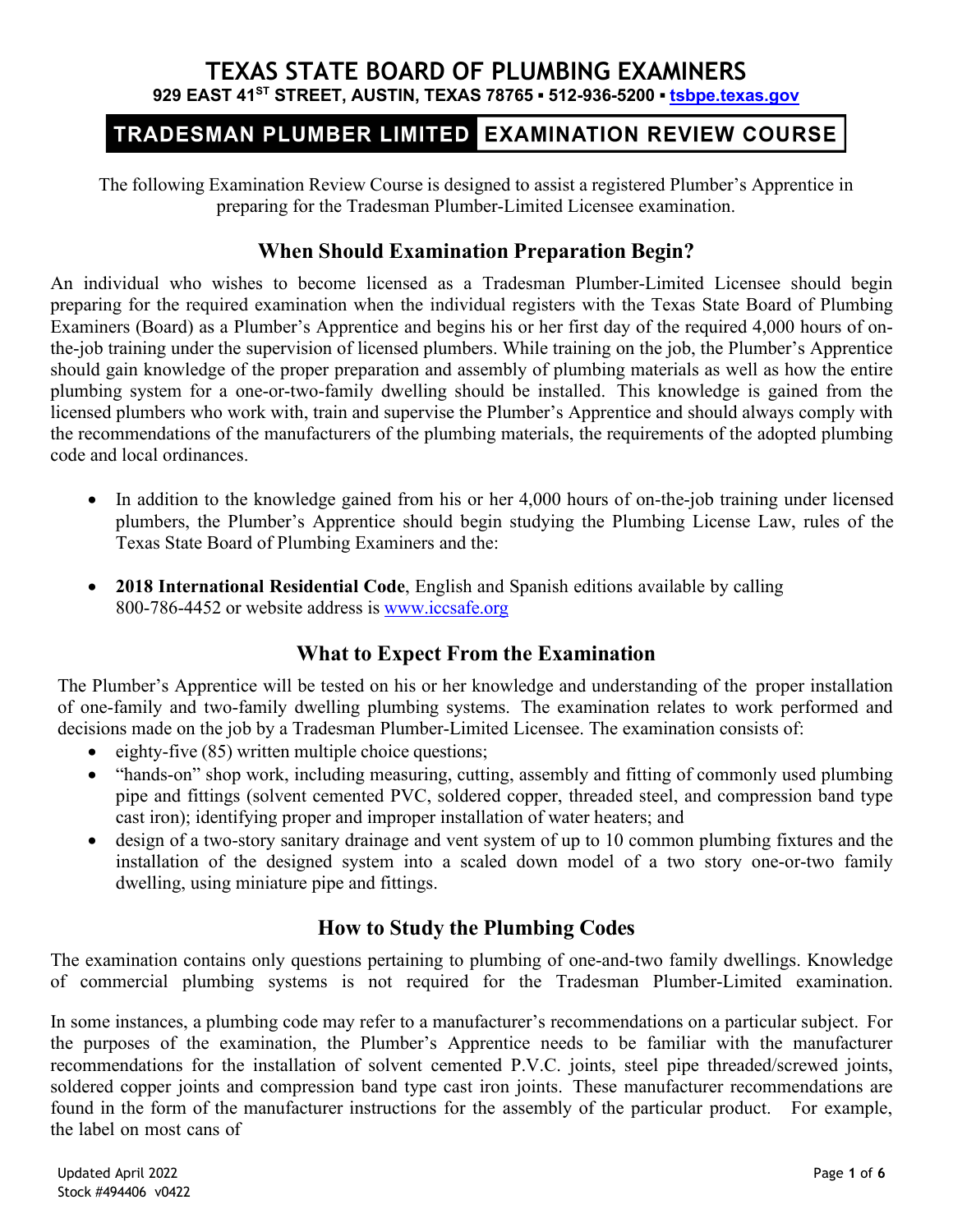P.V.C. primer and solvent cement have instructions for the proper preparation of the pipe and application of the primer and solvent cement. Manufacturer recommendations are also found on the labels of most pipe joint compounds for threaded/screwed joints and soldering fluxes for copper soldered joints. Manufacturer recommendations for compression band type cast iron joints are supplied with the bands or from the supplier or manufacturer.

The plumbing codes are separated into chapters according to subjects. Some subjects are covered in more than one chapter, depending on which code is chosen to study. For example, installation of methods for plumbing materials are generally covered in the General Regulations chapter, but more specific methods for installing solvent cemented P.V.C. water pipe, may be found in the chapter on Water Supply and Distribution.

When preparing for the examination, the Plumber's Apprentice should pay particular attention to the following chapters and subject matter listed under each chapter:

### **Chapter on Definitions**

Studying a plumbing code should begin with learning and understanding the proper plumbing terms and their meanings found in the chapter on definitions. When the proper terms and their meanings are known and understood, the Plumber's Apprentice will find the other chapters in the plumbing code much easier to understand. The plumbing codes use only correct plumbing terms and do not contain any slang terms. Since the examination is based on the plumbing codes, only correct terms are used in the examination.

#### A Sample Question from the Tradesman Plumber-Limited Examination:

A vertical vent pipe installed to provide circulation of air to and from any part of the drainage system is known as a/an:

- A. individual vent B. vent stack
- C. combination waste and vent
- D. wet vent

### **Chapter on General Regulations or General Requirements**

The chapter on general regulations or general requirements, generally addresses the requirements for the installation of plumbing. Some of the subjects in this chapter may be more specifically addressed in the other chapters of the code. Some of the subjects covered in this chapter include:

- types of materials and fixtures which may and may not be used;
- installation methods which may and may not be used;
- protection of piping from corrosion, stress, freezing and physical damage;
- proper bedding, support and protection of pipe installed in trenches and tunnels;
- limitations on cutting, notching and boring of the building structure;
- required types and methods of testing and inspection of the plumbing system.

### A Sample Question from the Tradesman Plumber-Limited Examination:

Pipe, fittings, traps, fixtures, material or devices used in a plumbing system shall be:

- A. painted blue to indicate waste
- B. dyed
- C. marked with identification of the manufacturer
- D. colored

## **Chapter on Plumbing Fixtures**

The chapter in the codes on plumbing fixtures addresses the approved types and sizes of fixtures, faucets and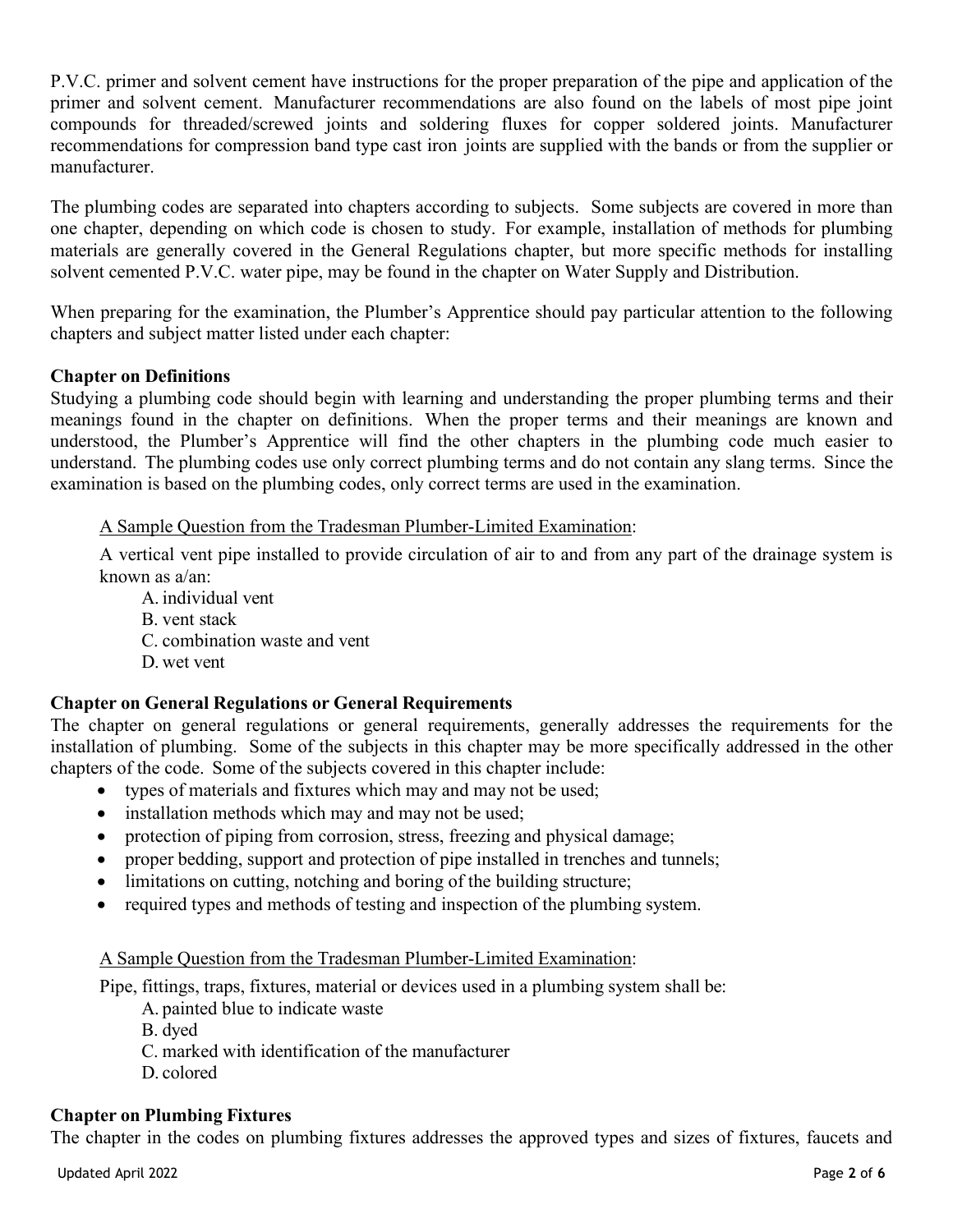fixture fittings and their installation. Some of the subjects covered in this chapter are:

- water closets, bidets, lavatories, bathtubs, showers, sinks, automatic clothes washers, dish washers, food grinders;
- fixture fittings and accessories, such as p-traps, tailpieces, slip joint connections, flush valves and overflows in water closet tanks.

#### A Sample Question from the Tradesman Plumber-Limited Examination:

Concealed slip joint connections on fixtures shall be:

- A. plastic
- B. prohibited
- C. made with pipe dope
- D. accessible

#### **Chapter on Water Heaters**

The chapter on Water Heaters addresses the installation of water heaters, including the required connections, valves and safety devices. The chapter in the codes on fuel gas, also address many requirements for water heater installation and venting. Some of the subjects addressed in the chapter on Water Heaters are:

- approved locations of water heaters
- supply valves
- pressure and temperature relief valves and drains
- drain pans

During the examination, the Plumber's Apprentice will view several water heater installations. Each water heater installation will be numbered. Each water heater will have the manufacturer's warning and statistical labels affixed to the water heater. Each water heater installation will contain some code violations, which must be identified by the Plumber's Apprentice.

#### A Sample Question from the Tradesman Plumber-Limited Examination:

The gas shutoff valve on water heater  $#1$  must be of an approved type and installed:

- A. less than 3 feet from the water heater and in the same room
- B. more than three feet from the water heater and downstream of a union
- C. more than three feet from the water heater in an adjoining room
- D. less than 5 feet from the water heater in an adjoining room

### **Chapter on Water Supply and Distribution**

The chapter on water supply and distribution address materials and installation of hot and cold- water supply and distribution systems. Some of the subjects covered in this chapter are:

- cross-connection contamination prevention, including vacuum breakers and air gaps;
- approved materials for water supply piping
- required methods for installation of water piping, including threaded, solvent cement and solder joints

#### A Sample Question from the Tradesman Plumber-Limited Examination:

To prevent turbulence and flow loss, piping must be:

- A. insulated
- B. all stainless steel
- C. reamed to full bore
- D.sleeved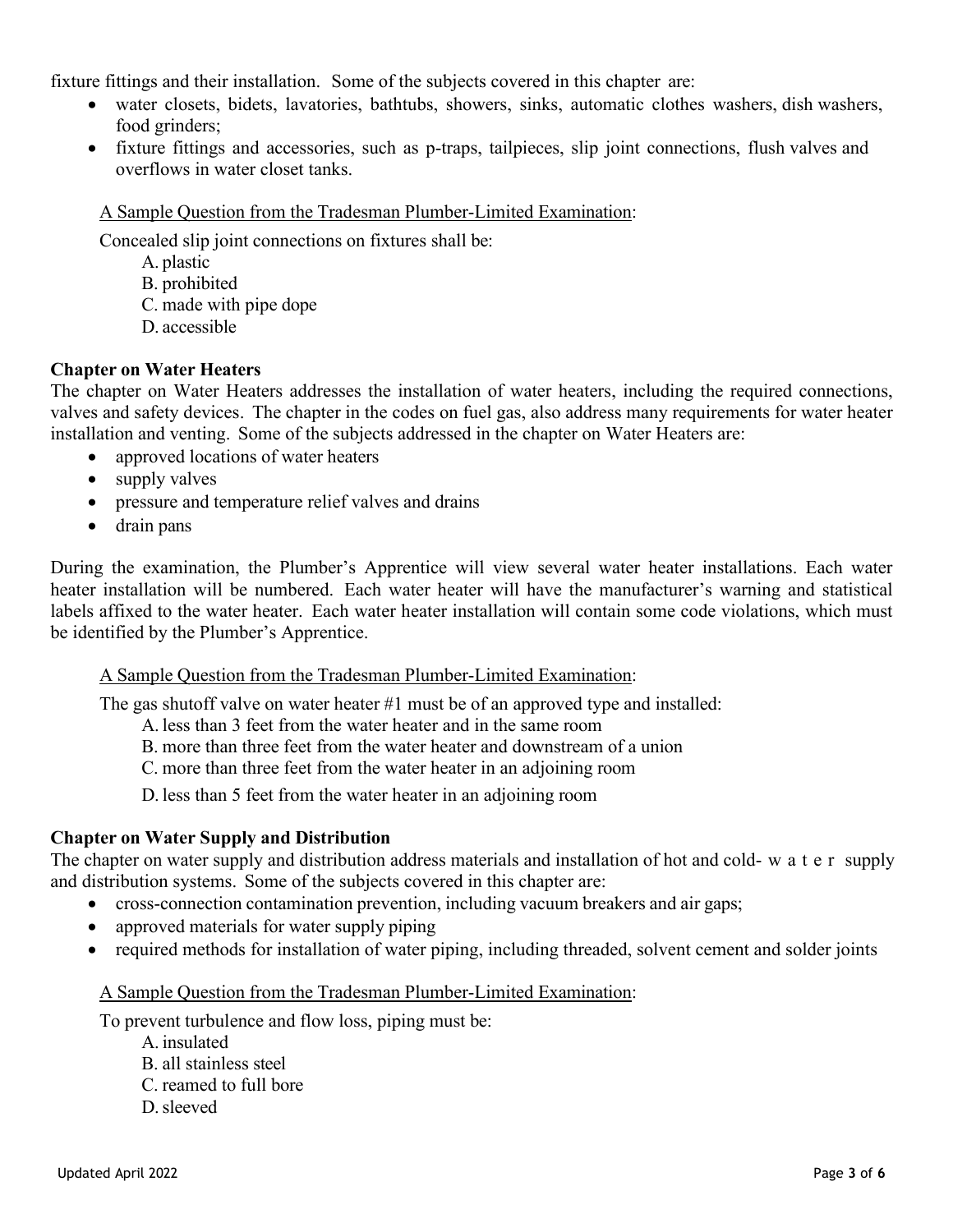### **Chapter on Sanitary Drainage**

The chapter on sanitary drainage addresses the materials and installation of sanitary drainage piping systems. Some of the subjects covered in this chapter are:

- approved and prohibited materials for sanitary drain piping;
- required methods for installation of drainage piping, including solvent cement joints;
- required distance between building drain and water service
- required locations of cleanouts
- testing of sanitary drainage piping

#### A Sample Question from the Tradesman Plumber-Limited Examination:

Horizontal drainage piping 2 inches or less in diameter shall be installed with a fall of not less than of an inch per foot.

A. 3/4

B. 1/2

- C. 1/4
- D. 1/8

### **Chapter on Vents**

The chapter on vents addresses the materials and installation of vent systems, which allow the sanitary drainage system to operate properly. Some of the subjects covered in this chapter are:

- the purpose of properly installed vent systems
- the different vent types and components which create a complete vent system
- vent terminals
- grading of vents
- connection of vent piping to sanitary drainage piping
- wet venting on the same floor versus wet venting one floor above another

### A Sample Question from the Tradesman Plumber-Limited Examination:

Horizontal vent pipes shall be level or graded as to drip back by gravity to:

- A. the main vent pipe
- B. the main soil stack
- C. the loop vent
- D. the soil or waste pipe that it serves

### **Chapter on Traps**

The chapter on traps addresses the materials and installation of traps in the sanitary drainage system. Some of the subjects covered in this chapter are:

- design of different types of traps
- fixture traps
- protection of trap seals
- prohibited traps

### A Sample Question from the Tradesman Plumber-Limited Examination:

In a vertical stack, the use of a wye and 1/8 bend for a trap connection could create:

- A. an airlock
- B. back pressure
- C. an "S" trap
- D. backflow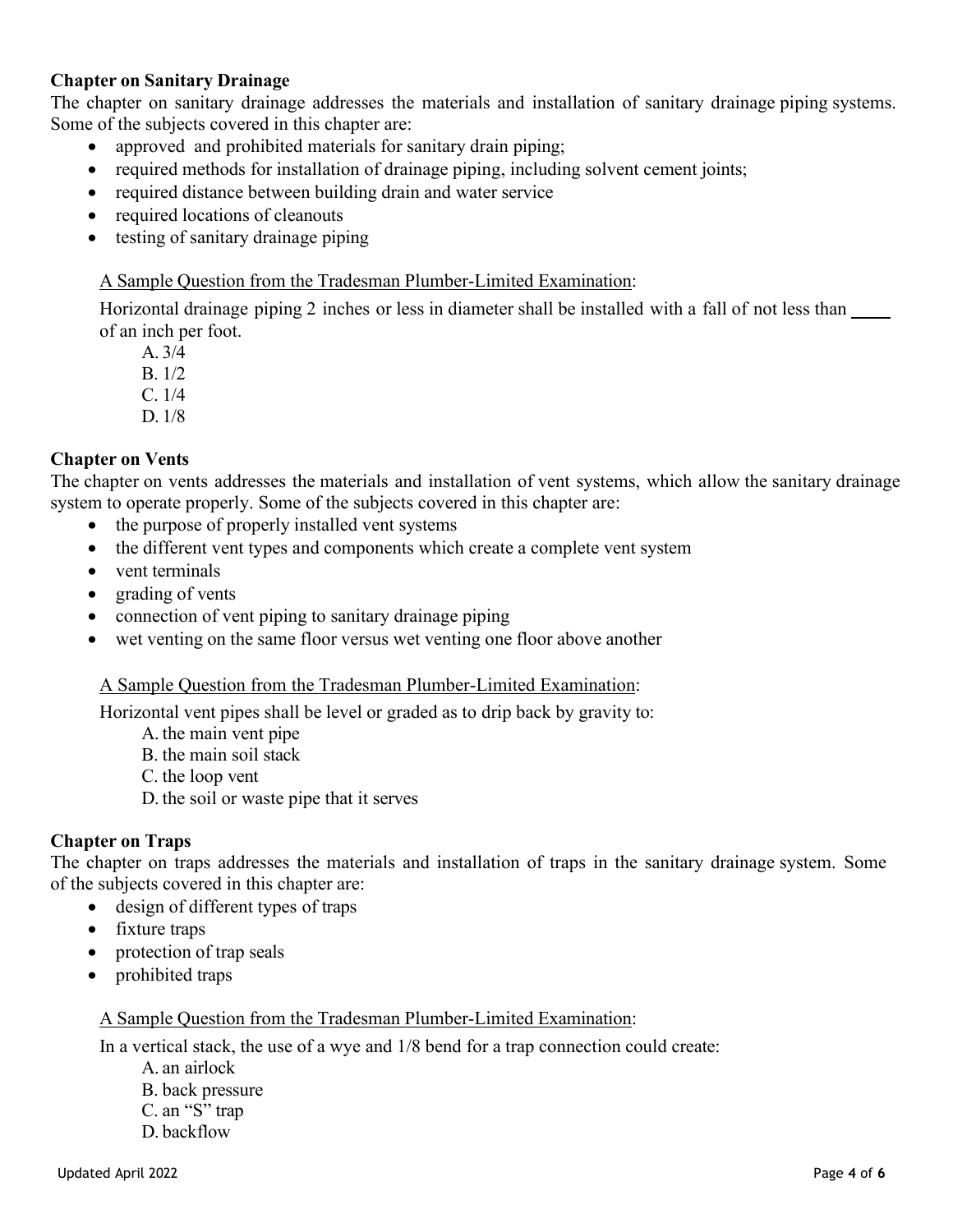### **Chapter on Fuel Gas or Fuel Piping**

The chapter on fuel gas or fuel piping addresses the pipes, valves, fittings and installation of those materials used for supplying fuel gas to water heaters and appliances. The subjects covered in this chapter that the Plumber's Apprentice should be knowledgeable of are:

- the different types of fuel gasses
- approved and prohibited materials for fuel gas piping
- testing of fuel gas systems

The Plumber's Apprentice should also know that in order to install liquefied petroleum (L.P.) gas, a separate license issued by the Texas Railroad Commission must first be obtained by anyone who installs L.P. gas piping.

A Sample Question from the Tradesman Plumber-Limited Examination:

Which test medium cannot be used for testing a fuel gas system?

- A. Air
- B. Oxygen
- C. Nitrogen
- D. Carbon dioxide

# **How to Study the Plumbing License Law and Board Rules**

The Plumbing License Law and Board Rules contain the regulations for persons who work in the plumbing industry to follow. The Plumber's Apprentice should be familiar with all of these regulations. However, for the purposes of preparing for the Tradesman Plumber-Limited examination, the Plumber's Apprentice should study the **Plumbing License Law, Sections** 1301.351, 1301.356, 1301.403, 1301.404, 1301.452, 1301.502, 1301.508, 1301.701, 1301.702

and the **Board Rules, Sections** 361.1, 365.1, 367.2, 367.4, 367.5 and 367.7.

The Plumbing License Law and Board Rules are available on the Texas State Board of Plumbing Examiners website at [tsbpe.texas.gov,](https://tsbpe.texas.gov/) or by calling the Board's office at 512-936-5200.

A Sample Question from the Tradesman Plumber-Limited Examination:

At least six hours of Board approved continuing professional education is required of:

- A. anyone who fails an examination
- B. anyone who fails an examination more than once
- C. any licensee who has held a license for more than five years
- D. any licensee who wishes to renew a license